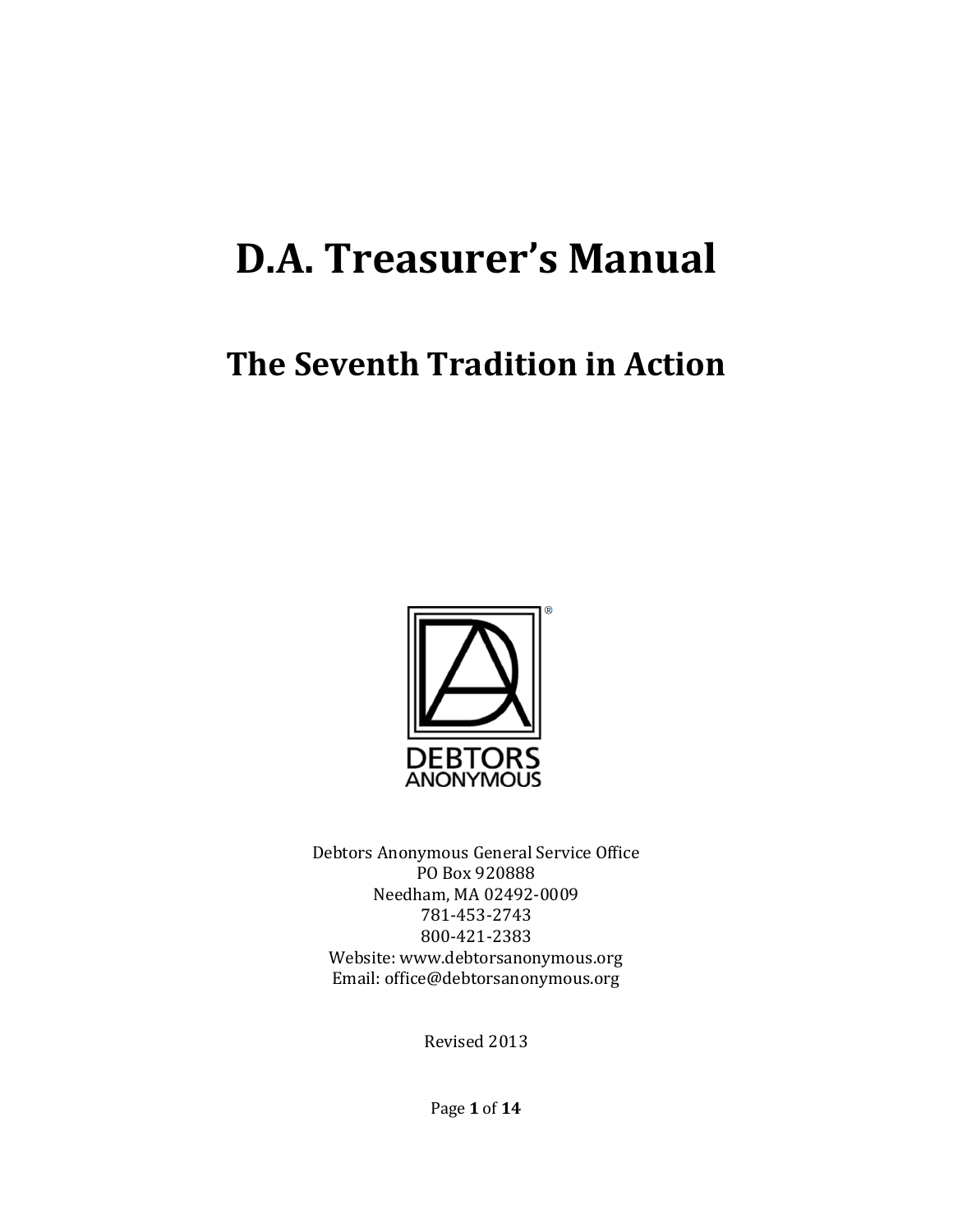*Every D.A. group ought to be fully self-supporting, declining outside contributions.* 

– Seventh Tradition of D.A.

#### *We will recognize that there is enough; our resources will be generous and we will share them with others and with D.A.*

– Seventh Promise of D.A.

### **Introduction**

Most D.A. groups elect a trusted servant to handle the money for the group. This person is usually called the Treasurer. The Treasurer typically is responsible for the Seventh Tradition collection at each meeting, paying the group's expenses, and making contributions on behalf of the group (per the group's conscience) to other D.A. service bodies including the local Intergroup, the General Service Office (GSO), and the General Service Representative (GSR) Area Group, if there is one.

#### *Each group should be autonomous except in matters affecting other groups or D.A. as a whole.*

– Fourth Tradition of D.A.

According to our Fourth Tradition, each D.A. group is autonomous, so the group conscience ultimately determines what the duties of the Treasurer are and how the treasury is handled. This pamphlet contains suggestions based on the experience, strength and hope of Treasurers around the world that will provide guidance both for groups and for current and future Treasurers.

Table of Contents:

- **Electing a Treasurer**
- **Collecting Group Contributions**
- **Recordkeeping**
- **Expense Categories and Reserves**
- **Treasurer Pressure Relief Group and Pressure Relief Meetings**
- **Suggested Contributions**
- **Safeguarding Funds**
- **Opening a Group Checking Account**
- **Disbursing Funds**
- **Online Bill Pay**
- **Presenting the Treasurer's Report**
- **Feelings That May Come Up**
- **Challenges and Resolutions**
- **Literature Resources for D.A. Treasurers**
- **Frequently Asked Questions**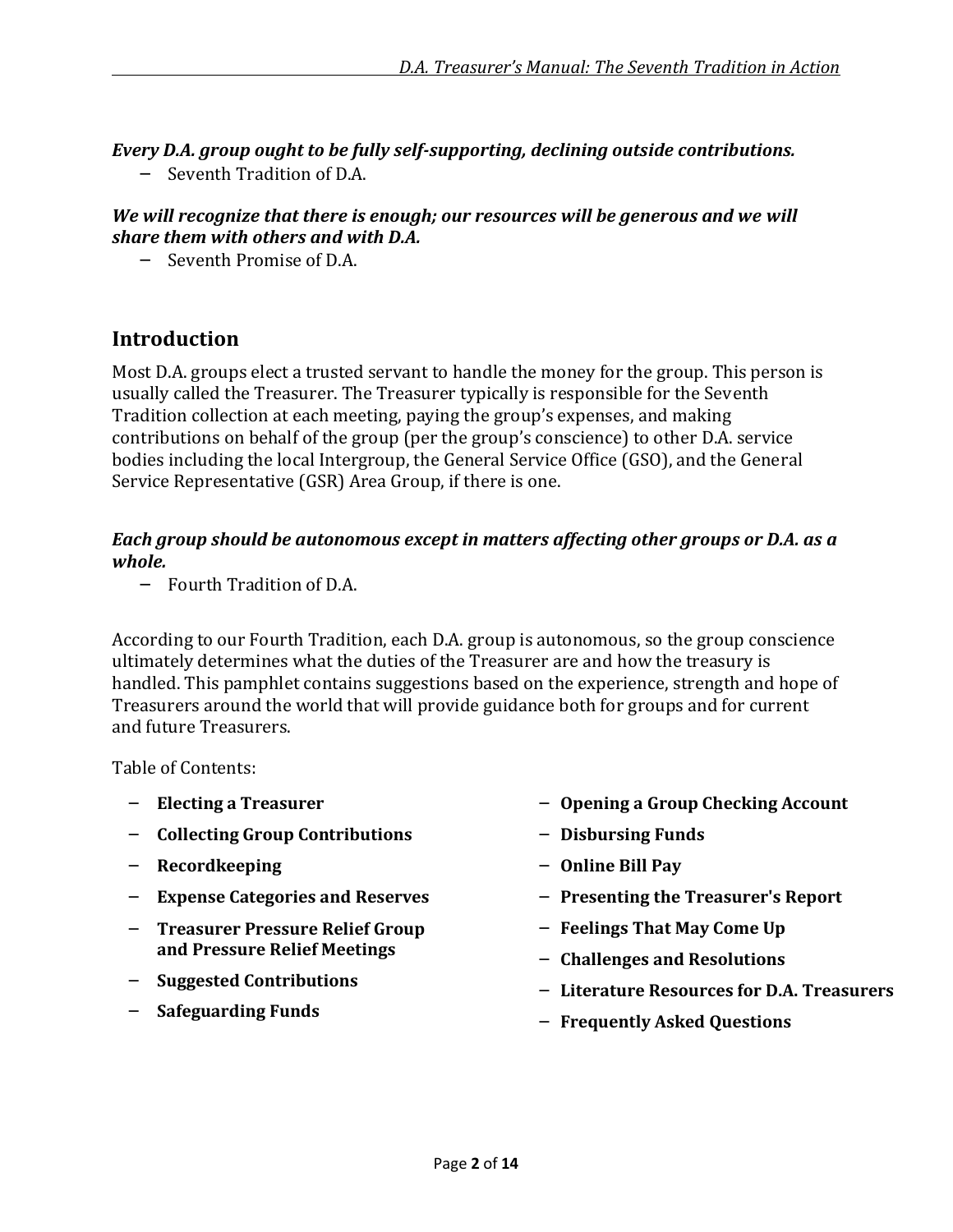## **Electing a Treasurer**

Most groups elect a Treasurer for a set term such as six or twelve months. Many groups have recovery requirements for their Treasurer such as six months or a year of not incurring new unsecured debt and having had at least four Pressure Relief Meetings.

Some groups have co-Treasurer positions with staggered terms. This allows the duties to be shared and for the more experienced person to mentor the newer co-Treasurer.

It is important to remember that the Treasurer is a trusted servant and a guardian of the group's solvency.

## **Collecting Group Contributions**

**(Seventh Tradition:** *Every D.A. group ought to be fully self-supporting, declining outside contributions.***)** 

At some point during a D.A. meeting the Treasurer or meeting leader makes the Seventh Tradition announcement. Many groups use language similar to that found in the suggested D.A. Meeting Format:

"D.A. has no dues or fees. We are self-supporting through our own contributions, so we pass the basket. Please give as generously as you can. However, if you cannot, please keep coming back."

"Keep in mind that our group's monthly expenses are \$<br> prudent reserve, etc.). In addition, D.A. has a service structure which depends on contributions from our group. After our group's needs are met, we contribute the balance, 45% to the General Service Office, 45% to Intergroup and 10% to the Area GSR Group. The General Service Office expenses include staff, rent for the office, administration, website upgrades and maintenance, new literature, and literature translations. Please help us meet our responsibility for supporting the Fellowship as a whole."

The General Service Board Treasurer's annual report is included in the World Service Conference report, which is available at the D.A. website (www.debtorsanonymous.org). Additionally, quarterly financial updates are usually included in the DA Focus, also available at the website.

## **Recordkeeping**

The Treasurer is expected to keep accurate and up-to-date records of the income and expenses for the group. In larger groups, there may be other trusted servants who assist with these tasks.

Some Treasurers have found that using a standard form to record how much is collected each week helps keep the treasury simple to manage and easy to understand. In some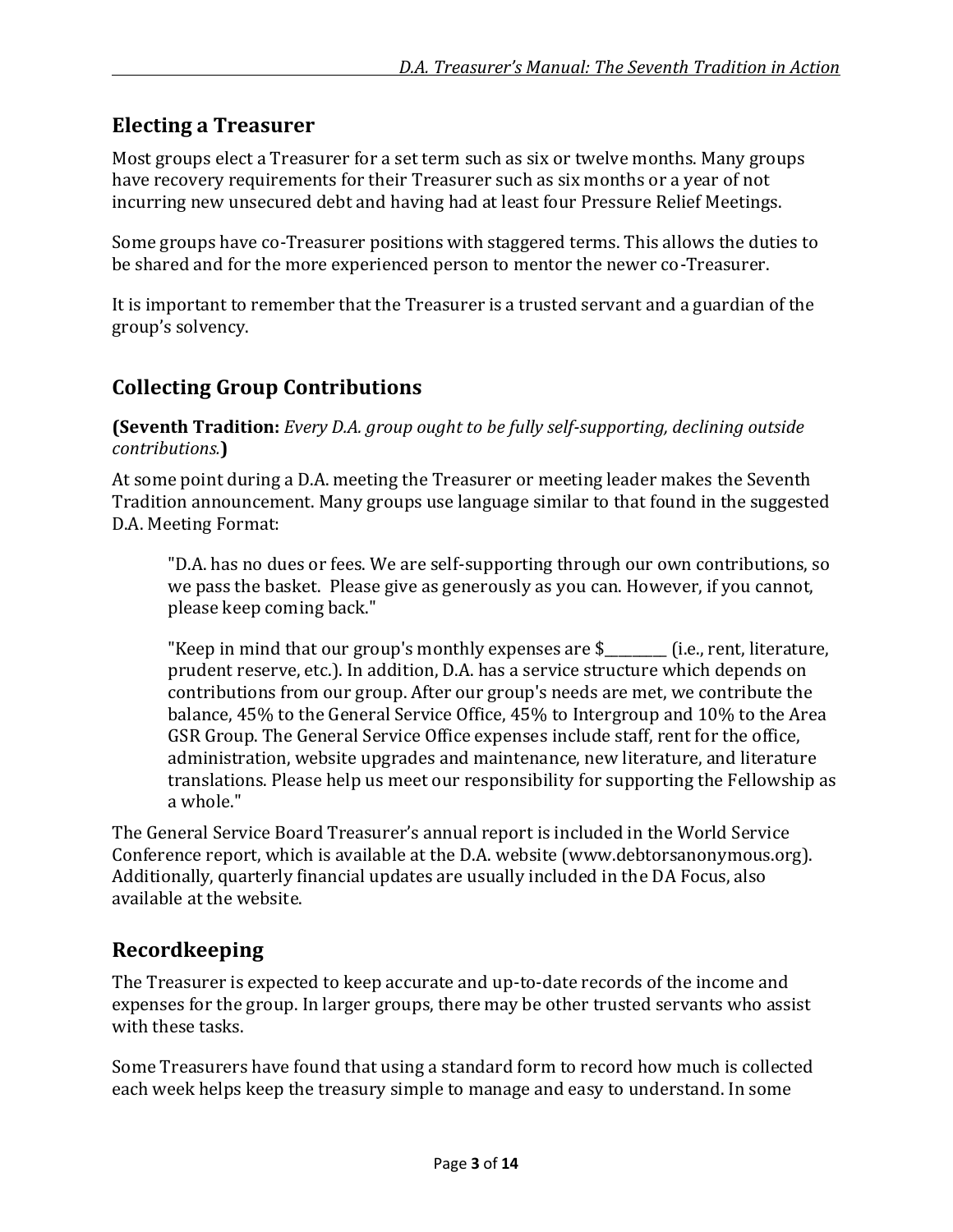meetings, the Treasurer and the Secretary each keep a copy of the income and expense record which is updated weekly. In many large groups, the Treasurer serves with a Co-Treasurer or enlists another member to recount the money collected and initial the amount listed in the group's recordkeeping book.

| Date       | Memo                           | Amount   | <b>Balance</b> |
|------------|--------------------------------|----------|----------------|
| 11/30/2011 | Ending Balance - Nov 2011      |          | 500.00         |
| 12/7/2011  | 7th Tradition collection       | 75.00    | 575.00         |
| 12/7/2011  | Literature sales               | 25.00    | 600.00         |
| 12/7/2011  | Rent - January 2012            | (100.00) | 500.00         |
| 12/7/2011  | GSO donation - Nov 2011        | (75.00)  | 425.00         |
| 12/7/2011  | Intergroup donation - Nov 2011 | (75.00)  | 350.00         |

*Example of an Income and Expense Form*

Brief descriptions are used by the Treasurer in the Memo column in this example. The first two entries are donations received and literature sales (both income). The last three entries are monies paid out (expenses): rent for January of 2012 and donations made to the D.A. General Service Office and to the local Intergroup, based on the November 2011 Treasurer's Report and recommended distribution. The remaining balance includes only the group's prudent and literature reserves.

## **Expense Categories and Reserves**

While each group's needs are unique and its spending plan is generated using expense and income records possessed by the group, most groups with a group spending plan allocate funds to the following categories:

| Rent                                                                     | <b>Special Events</b>                                                                          | - Contributions to                                           |
|--------------------------------------------------------------------------|------------------------------------------------------------------------------------------------|--------------------------------------------------------------|
| Literature<br>$\overline{\phantom{m}}$<br><b>Purchase</b>                | <b>Prudent Reserve</b>                                                                         | <b>GSR Area Group</b><br><b>Special</b><br>$\qquad \qquad -$ |
| Copies / Printing<br>$-$<br><b>Postage</b><br>$\overline{\phantom{m}}$   | <b>GSR Travel to the</b><br><b>World Service</b><br>Conference                                 | Contributions,<br>such as John H.                            |
|                                                                          |                                                                                                | <b>Scholarship and</b><br><b>World Service</b>               |
| Treasurer's<br>$\qquad \qquad -$<br><b>Supplies</b><br>(envelopes, pens, | <b>Contributions to</b><br>$\overline{\phantom{m}}$<br><b>General Service</b><br><b>Office</b> | Month                                                        |
| etc.)                                                                    | <b>Contributions to</b><br>$\overline{\phantom{m}}$<br>Local Intergroup                        |                                                              |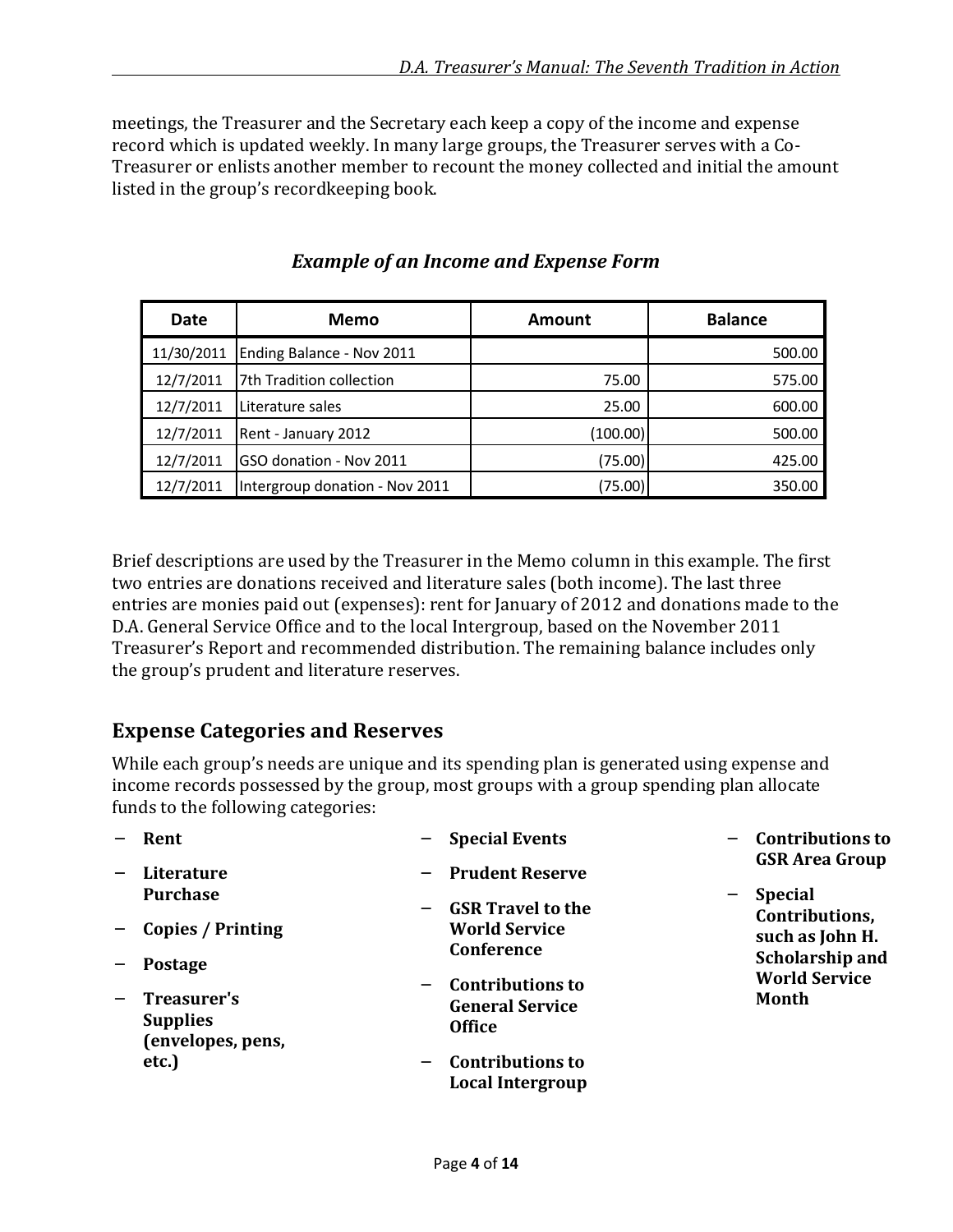Generally, meetings keep a prudent reserve equal to three months of rent. Money can be set aside each month until the total amount is collected. Some groups keep their prudent reserve in a related but separate savings account.

In order to avoid incurring unsecured debt one day at a time, groups often choose to pay their rent monthly, always paying in advance for the following month.

Literature might be purchased from the Seventh Tradition collections; the Treasurer usually transfers such funds to the Literature person as needed. Another option is that literature can be purchased with the funds collected from selling the group's current literature. If the group is small and has no Literature position, the Treasurer may be asked to order and purchase the literature.

The largest annual expense for many groups is sending a General Service Representative to the annual World Service Conference. Some groups pass around a second basket to fund the GSR's travel. They announce each week what the goal is for that category and how much is still needed to fully fund the expenses. Other groups estimate how much money the group needs to collect each week and pass the basket around two or three times in a single meeting if the target amount for that week is not collected. (Many groups maintain their GSR fund completely separate from the meeting's general fund and Seventh Tradition.)

There may also be recurring expenses that are part of a service position, such as travel expenses for the meeting's Intergroup Representative to attend the monthly Intergroup meeting. There are also costs associated with copying local meeting lists and member phone lists.

## **Treasurer Pressure Relief Group and Pressure Relief Meetings**

A Treasurer PRG and PRM can be effective for reviewing the group's finances on a regular basis, such as every three months. In addition to auditing the records, the meeting may uncover action items for the group such as the need to enhance the message at the group level of the Seventh Tradition and the Seventh Promise of D.A.

Some groups have used PRGs and PRMs to develop a group spending plan. Using past records, the Pressure Relief Group can usually determine the group's average income and estimated expenses, and create categories which form the basis of the group's spending plan. However, a group spending plan should only be adopted and used once it has been approved in a business meeting.

## **Suggested Contributions**

D.A. is self-supporting through our own contributions. This is true at the group level, Intergroup level, and World Service level. Group contributions help the fellowship carry the message to the debtor who still suffers and support the recovery efforts of its current membership. After a group's needs (income less expenses less reserves) are met, it is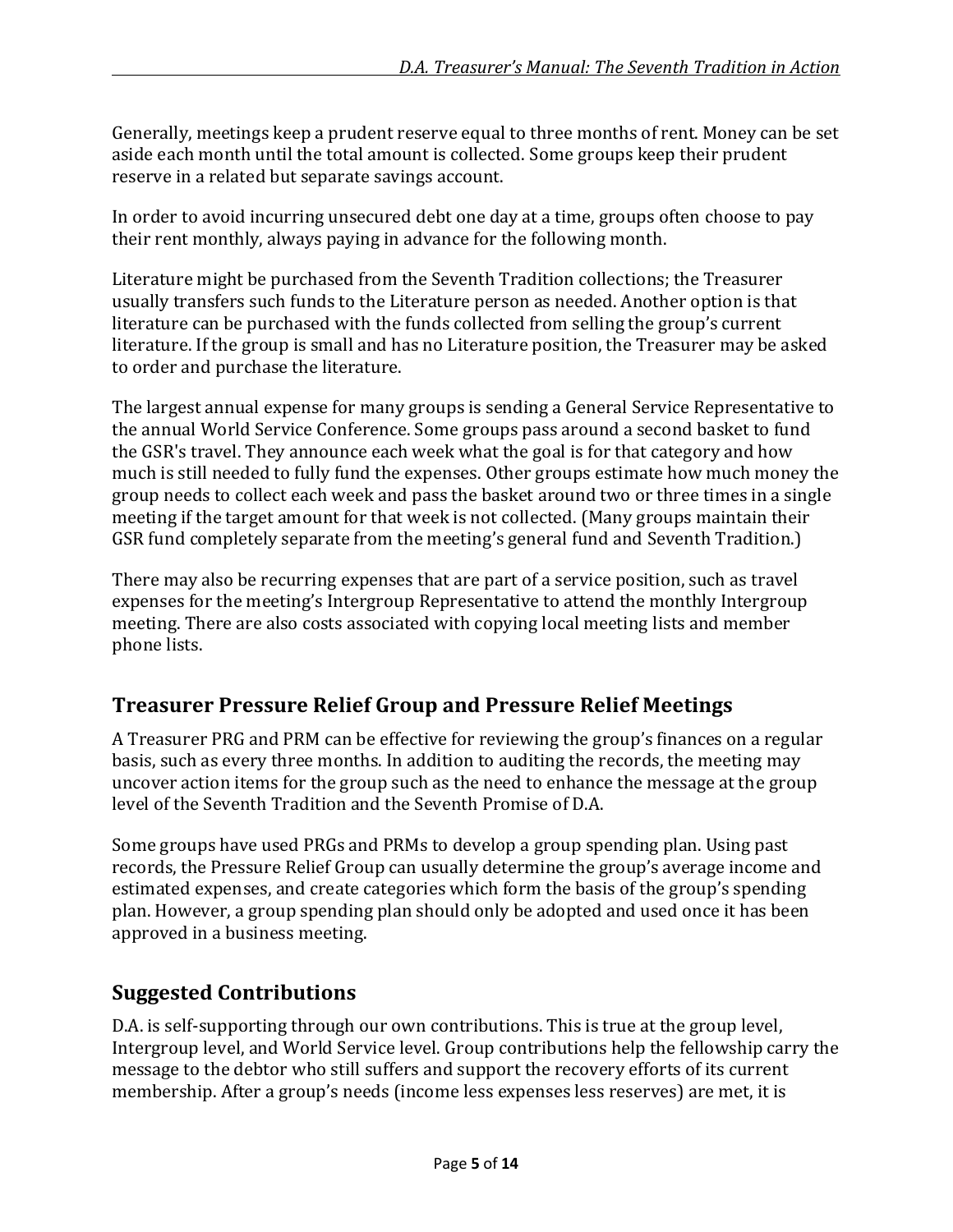suggested in the D.A. Meeting Format and the D.A. GSR Pamphlet that groups donate the balance as follows:

#### – **45% to Intergroup** – **45% to the D.A. GSO** – **10% to GSR Area Group**

If there is no local Intergroup and no GSR Area Group, it is suggested that 100% of the balance be donated to the D.A. General Service Office. In order to be received and properly recorded, checks and money orders for the General Service Office should:

1. Be made out to "DA-GSB"

2. Include the group's registration number\*

3. Be mailed to: **General Service Office, P.O. Box 920888, Needham, MA 02492- 0009** 

\*Groups can register online at www.debtorsanonymous.org. Groups are asked to register annually to avoid accidental removal from our online and other meeting databases.

The space below has been left blank for Treasurers to note to whom and where checks for your group's local Intergroup and GSR Area Group are to be sent.

Intergroup:

GSR Area Group:

In addition, contributions to the John H. Scholarship Fund support GSRs, whose groups need help paying their expenses for attending the World Service Conference.

There is also an annual appeal for D.A.'s World Service Month, in April of each year, as well as additional collections for literature creation and publications, and other special activities.

## **Safeguarding Funds**

Some D.A. groups find it helpful to have a group checking and savings account. Other groups securely keep the treasury in cash and get money orders when needed. The Treasurer usually keeps the group's funds and passes them on to the next Treasurer at the end of his or her term.

Note: Use of personal checks in group transactions is not recommended. Instead, if cash cannot be used, group funds should be used to purchase a money order.

## **Opening a Group Checking Account**

If a group decides to open a checking account, the members will want to consider who shall be able to sign on the account. It is recommended that the signatories meet requirements similar to those of the Treasurer position (i.e. six months or a year of not incurring new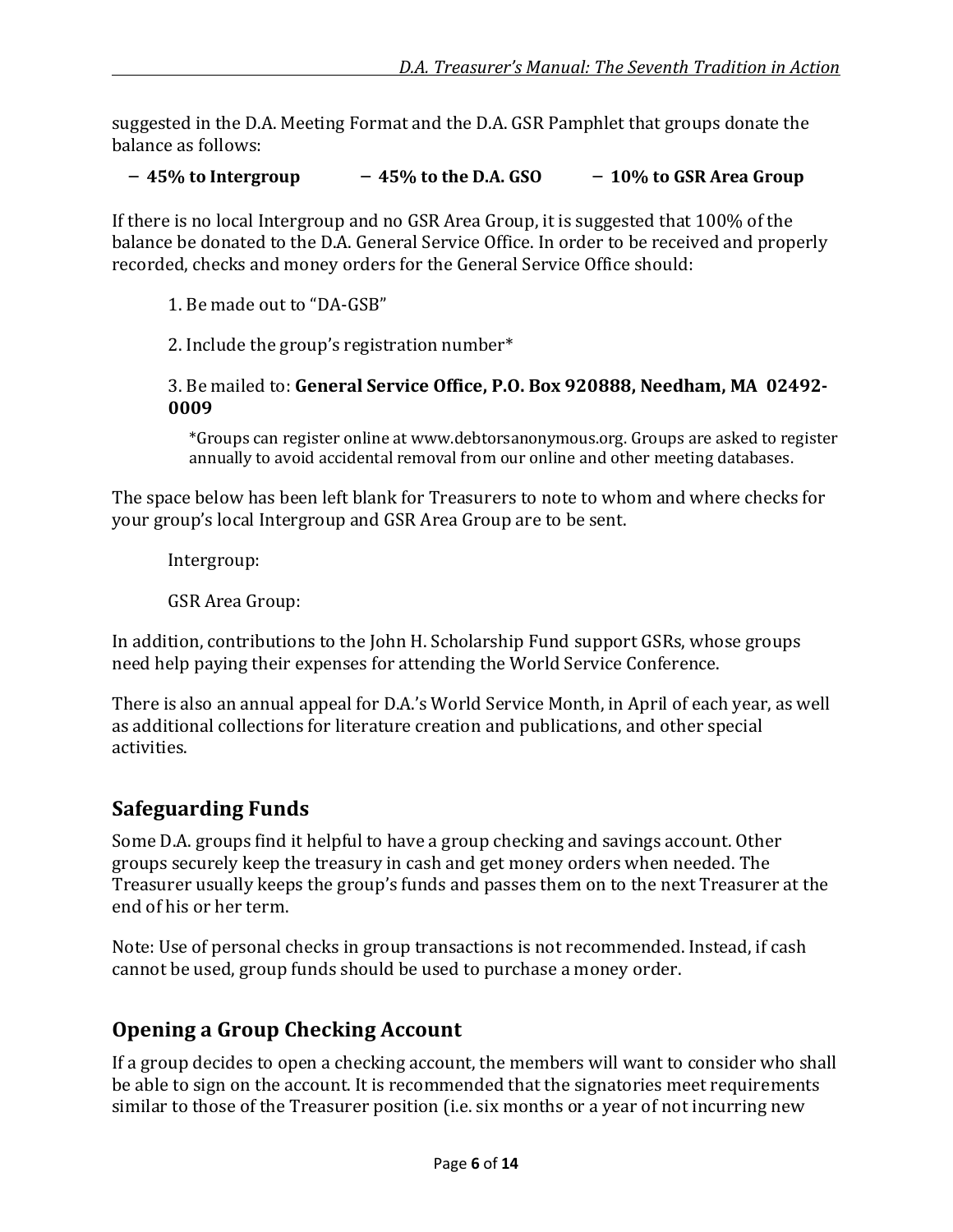unsecured debt and having had at least four Pressure Relief Meetings.) It is important for those offering to serve a term as bank signatories to understand that they may be asked by the bank to use their full names and show identification which means that they will break their anonymity. Groups have found that it is best to choose at least one member, in addition to the Treasurer, who is able to sign checks. Some groups even make it a requirement that two authorized members sign every check.

The procedures for opening a bank account differ from country to country. In the United States, a group must first request and receive an Employer Identification Number (EIN) from the Internal Revenue Service. This is done with IRS Form SS-4, which can be filled out online at www.irs.gov in about two minutes. The form may also be completed in hard copy. In Form SS-4, in Type of Entity, select "Other nonprofit organization," then enter "Social Group." In Reason for Applying, check "Banking Purpose," then enter "Open a group checking account."

Whenever a group opens a bank account it is suggested that the registered group number be included as part of the name on the account. Groups may choose not to use "Debtors Anonymous" in front of the group number, in order to protect the anonymity of the persons signing on the account.

It is also good practice to keep bank information up to date. When a new Treasurer is elected he or she will need to be added as a signatory on the account and a prior signatory can be rotated off.

## **Disbursing Funds**

The group will determine the autonomy the Treasurer is to have with regard to disbursing funds. Some groups leave the disbursement of all funds to the Treasurer's discretion within the guidelines established by the group's spending plan. Other groups request that all disbursements, no matter how small, be approved at the monthly business meeting. Some groups identify specific line items from the spending plan or maximum amounts for reimbursement that the Treasurer may pay without group approval, but require a group conscience on everything else. In either case, a record of all expenditures should be maintained.

The Treasurer will want to make sure he or she knows exactly when expenses such as rent are due and make sure that payments are all made in a regular and timely fashion to avoid incurring late charges or unsecured debt at the group level.

It is also important to remember the spiritual principle expressed in the Twelfth Concept for D.A. World Service that D.A. groups have sufficient operating funds with a prudent reserve, but not become wealthy. After the group's expenses are met including the prudent reserve, the excess should be distributed as described in the "Suggested Contributions" section.

Groups outside the United States should refer to the FAQ later in this document titled, *How can international groups make contributions to the GSO and purchase literature?*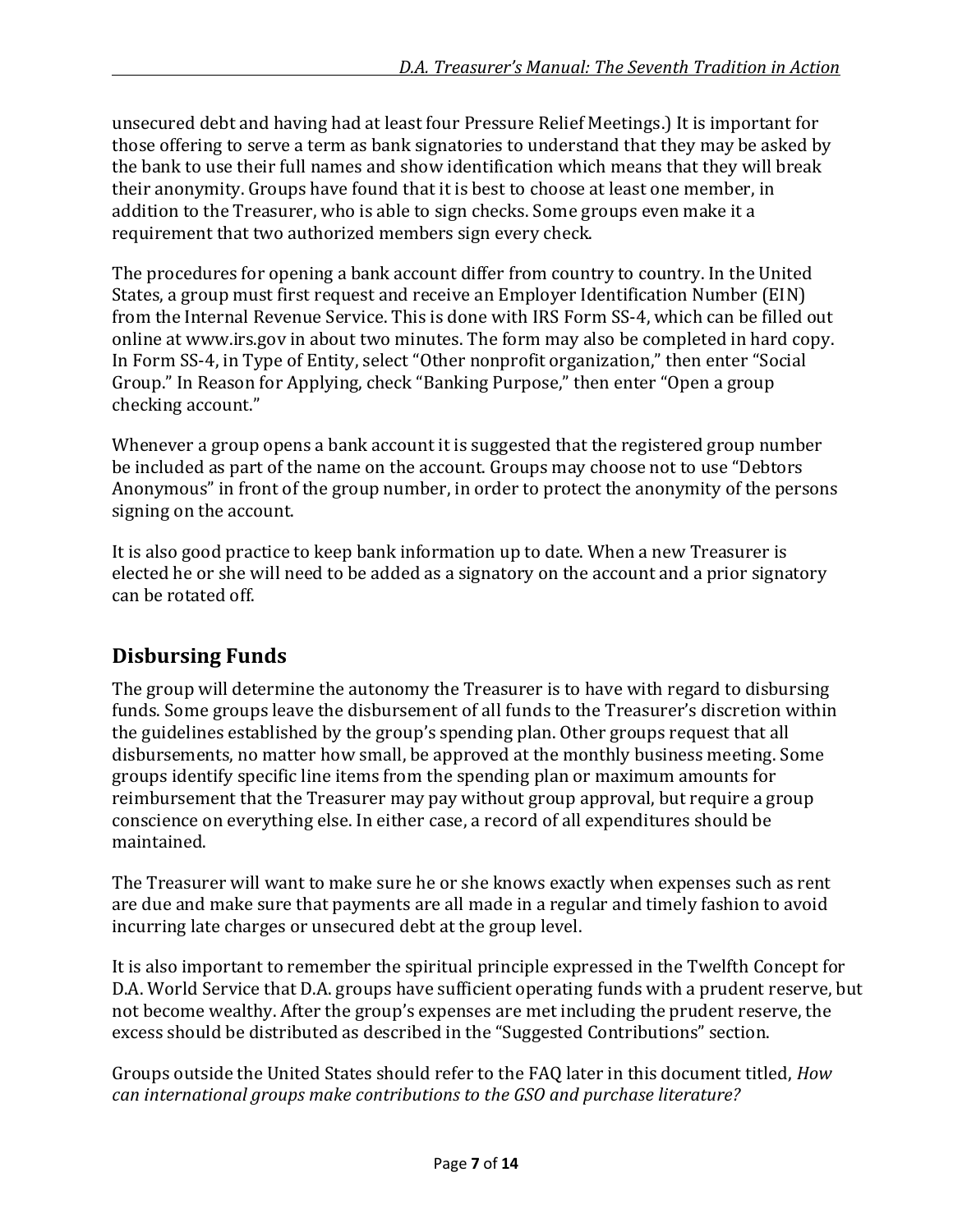## **Online Bill Pay**

Currently, the General Service Office is not able to accept electronic funds transfers, but members and groups can use the Internet-based online Bill Pay service of their bank to send contributions to D.A. For members and groups that do not have Internet access, most banks allow customers to fill out Bill Pay paperwork in person at a branch office.

Arrange for online Bill Pay as follows:

The member or group should set up the "payee" as "DA-GSB" with the following address:

**General Service Office P.O. Box 920888 Needham, MA 02492-0009** 

If your bank's system has a memo field, include your email address there.

Once the setup has been completed, the member or group can then send funds anytime they want directly from their account.

## **Presenting the Treasurer's Report**

Most groups have monthly business meetings at which the Treasurer is allocated time to present the monthly Treasurer's report. The report usually covers the previous month. For example, during the January business meeting the Treasurer will report on income and expenses for December. This typically consists of how much money was collected during the month, and how much was disbursed. The Treasurer might also discuss what upcoming expenses may need to be considered. The Treasurer typically also shares how much money is in the prudent reserve and any other savings categories. The Secretary usually records the report into the business meeting minutes.

If there is money available after the group's expenses and goals for its reserves are met, the Treasurer usually makes a motion regarding the balance that is available for contributions. See the "Suggested Contributions" section.

Sometimes the Treasurer supplies a one page copy of the monthly Treasurer's report (see example on next page) for future reference. Other copies can be provided for participating members at the business meeting. The Treasurer's report will also likely include a monthly comparison between the actual financial activity of the group and its group spending plan (again, see next page).

In addition to a monthly report, some Treasurers whose groups have a bank account bring copies of the bank statement to share with the group during the Treasurer's report. The income and expense form (see page 4) can also be used to report bank transactions and balances.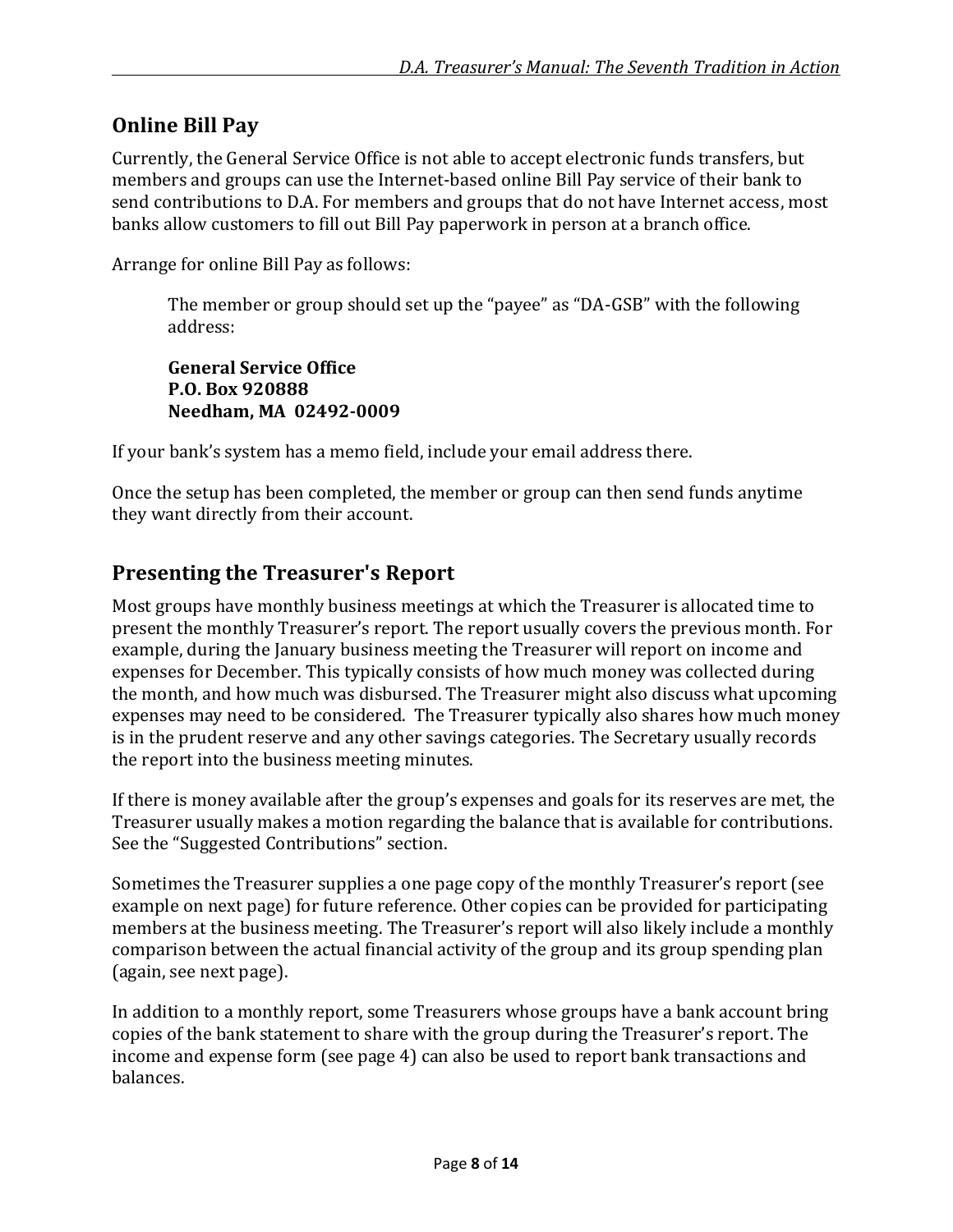| <b>GENERAL FUND</b>                                                                           | <b>MONTHLY</b><br><b>PLAN</b> | <b>Dec-2011</b><br><b>ACTUAL</b> | <b>DIFFERENCE</b> |
|-----------------------------------------------------------------------------------------------|-------------------------------|----------------------------------|-------------------|
| <b>INCOME</b>                                                                                 |                               |                                  |                   |
| Weekly collections (Seventh Tradition)                                                        | 300.00                        | 322.26                           | 22.26             |
| Unexpected income                                                                             | 0.00                          | 0.00                             | 0.00              |
|                                                                                               | 300.00                        | 322.26                           | 22.26             |
| <b>EXPENSES</b>                                                                               |                               |                                  |                   |
| Rent (Prudent reserve = $$300$ which is 3 months rent)                                        | 100.00                        | 100.00                           | 0.00              |
| Newcomer packets (estimated at 12 per month)                                                  | 20.00                         | 0.00                             | 20.00             |
| Copies and supplies (includes anniversary coins)                                              | 35.00                         | 15.00                            | 20.00             |
| Literature (for replacement of lost or stolen pamphlets)                                      | 10.00                         | 0.00                             | 10.00             |
| Group specific expenses                                                                       |                               |                                  |                   |
| Group specific item #1                                                                        | 15.00                         | 0.00                             | 15.00             |
| Group specific item #2                                                                        | 15.00                         | 0.00                             | 15.00             |
| Accrued donations for John H. (\$75) & WS Month (\$105)                                       | 15.00                         | 15.00                            | 0.00              |
| Distributions (Income less expenses less reserves)                                            |                               |                                  |                   |
| GSB donation (50% of previous month's excess)<br>Intergroup donation (50% of previous month's | 45.00                         | 75.00                            | (30.00)           |
| excess)                                                                                       | 45.00                         | 75.00                            | (30.00)           |
|                                                                                               | 300.00                        | 280.00                           | 20.00             |
| Net income / (loss) for period reported                                                       | 0.00                          | 42.26                            |                   |

## *Sample Treasurer's Report and Spending Plan Comparison*

| <b>GSR FUND</b>                                     | <b>MONTHLY</b><br><b>PLAN</b> | <b>Dec-2011</b><br><b>ACTUAL</b> | <b>DIFFERENCE</b> |
|-----------------------------------------------------|-------------------------------|----------------------------------|-------------------|
| <b>INCOME</b>                                       |                               |                                  |                   |
| <b>Weekly collections (GSR Fund)</b>                | 175.00                        | 160.00                           | (15.00)           |
| <b>Fundraisers</b>                                  | 0.00                          | 0.00                             | 0.00              |
| Unexpected income                                   | 0.00                          | 0.00                             | 0.00              |
|                                                     | 175.00                        | 160.00                           | (15.00)           |
| <b>EXPENSES</b>                                     |                               |                                  |                   |
| Estimate only - Detailed spending plan will be      |                               |                                  |                   |
| developed when the registration packet is released. | 175.00                        | 0.00                             | 175.00            |
|                                                     | 175.00                        | 0.00                             | 175.00            |
| Net income / (loss) for period reported             | 0.00                          | 160.00                           |                   |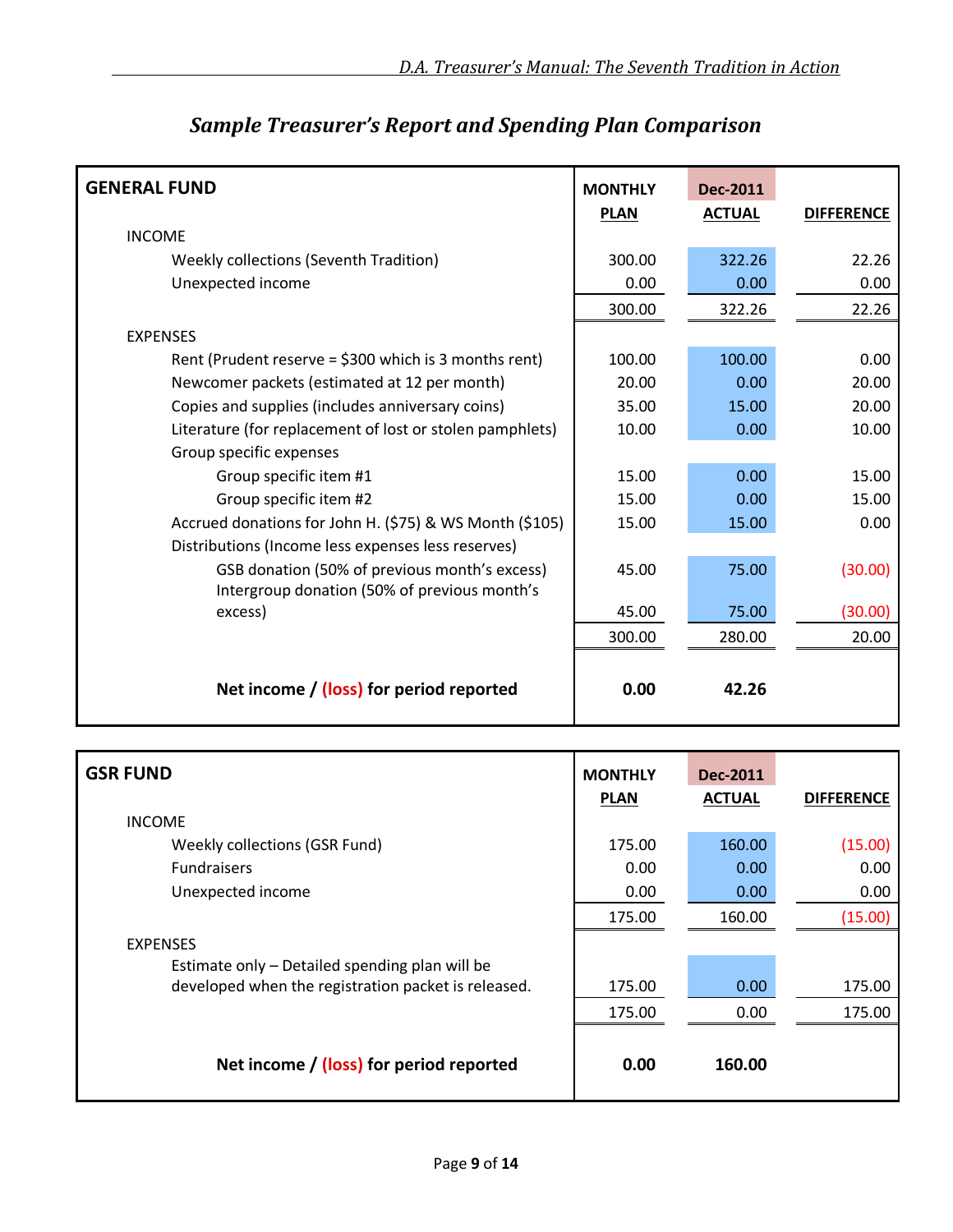## **Feelings That May Come Up**

Many Treasurers share that they feel nervous when presenting the Treasurer's Report at the monthly business meeting. Others have felt confused with the process of managing the treasury. Still others have determined that they need help to serve their group effectively or realize they cannot handle the money.

Speaking with sponsors, Pressure Relief Groups, and previous group Treasurers has been enormously helpful for many of us when these and any other issues come up while serving as Treasurer. Many find that being Treasurer offers an opportunity to practice humility, rigorous honesty, and asking for help, all of which contribute to our recovery.

We also find that electing an Assistant Treasurer and using a spending plan and standardized reporting (like the example on the previous page) are all hugely helpful.

## **Challenges and Resolutions**

The following is a partial list of challenges that groups or Treasurers have experienced:

**Challenge:** *No members who meet the group's requirements are willing to be the Treasurer.* 

**Resolution**: Have responsible members safeguard the funds while the group seeks a qualified member to be Treasurer.

**Challenge:** *The only members who volunteer are newcomers or members who do not meet the group's requirements.* 

**Resolution**: Gently thank these volunteers for their willingness to serve and encourage them to try again after they have met the qualifications (i.e. six months or a year of not incurring new unsecured debt and having had at least four Pressure Relief Meetings.)

**Challenge:** *The Treasurer is not fulfilling his or her duties (e.g. incomplete or vague records; records missing or destroyed; funds missing or stolen; funds inappropriately spent).*

**Resolution**: When these problems arise, especially missing or stolen funds, groups are encouraged and supported in refraining from acting in a punitive way in observance of the Fifth warranty of D.A's Twelfth Concept, which states in part: "There should be no room for punishment in D.A. Love and service should be our motto," (*The Debtors Anonymous Manual for Service*: 2011 edition, p. 142).

Remember: There are always spiritual solutions which may include praying for the still-suffering former Treasurer. The financial challenge of re-building a group's Seventh Tradition funds is similar to that presented in starting a D.A. group, which is addressed on pp. 20-21 of the *D.A. Manual for Service*.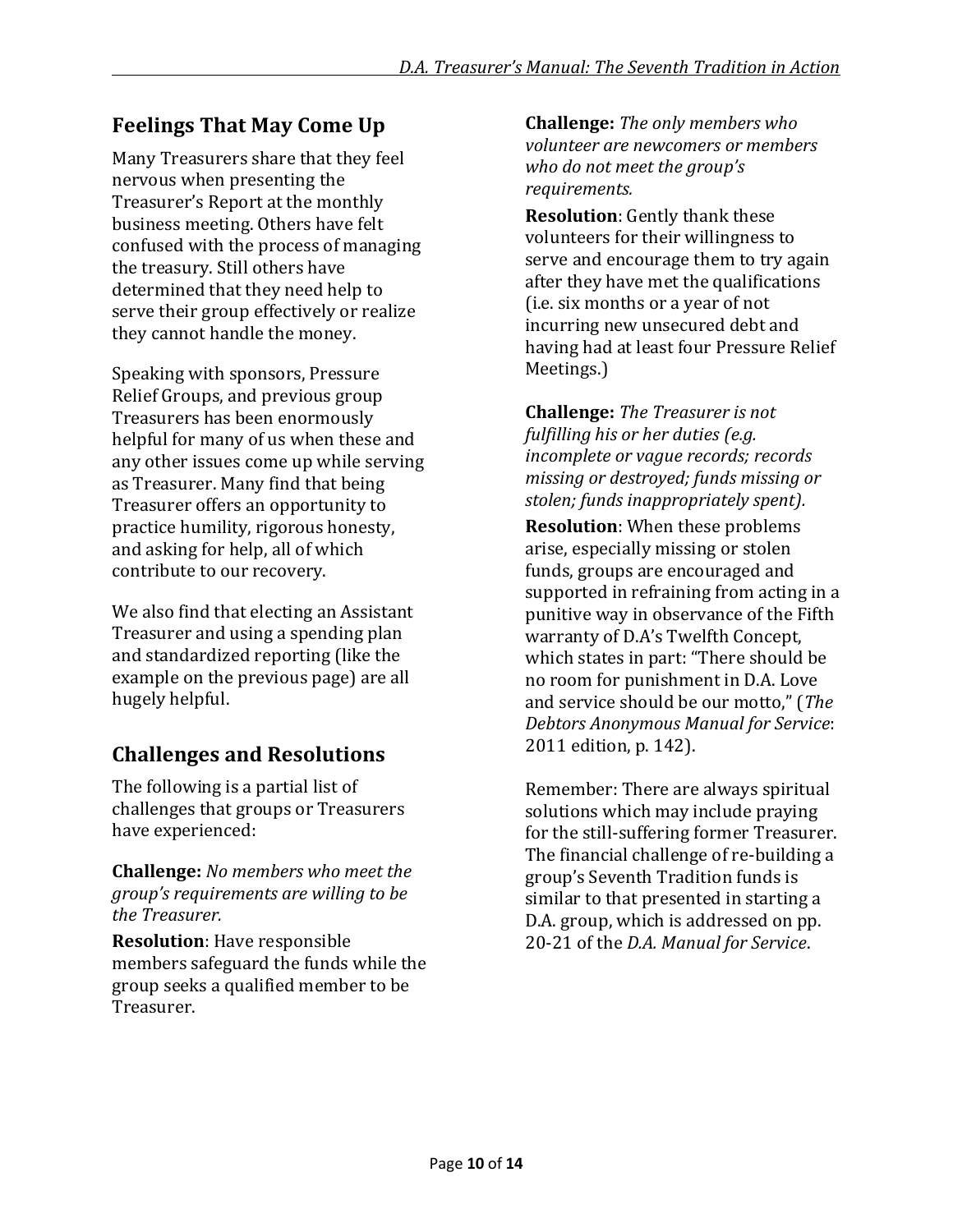**Challenge:** *The Treasurer is overwhelmed and complains about doing the job.* 

**Resolution**: Form a PRG and have a PRM regarding the group's Treasurer position.

#### **Challenge:** *The Treasurer does not want to have his or her name on the checking account.*

**Resolution**: This may not be the right person for the position. If you choose to accept this condition of service, the new Treasurer can close the checking account and go on a cash basis. A new checking account can be opened in the future if the group decides to do that.

#### **Challenge:** *The Treasurer disappears and is unreachable.*

**Resolution:** If the person(s) eligible to sign on the account are not available, the bank has forms that the group secretary can complete with the help of the group, to obtain the funds. This often involves giving the bank typed minutes from the group's business meeting authorizing the action.

#### **Challenge:** *The Treasurer does not want to give up the service.*

**Resolution**: The Second Tradition is a good place to start for a solution: "For our group purpose there is but one ultimate authority--a loving God as He may express Himself in our group conscience. Our leaders are but trusted servants; they do not govern." In a group's business meeting, a group conscience could determine that the Treasurer's term of service has ended, elect a new Treasurer, and determine how to manage the transition. Understandably, this may be an

emotional event for some members, but by following spiritual principles, the group conscience can determine the correct action.

#### **Challenge:** *The group incurs unsecured debt.*

**Resolution**: Form a PRG and have a PRM regarding the group's Treasurer position. The lack of solvency should be included in the Seventh Tradition announcement at every meeting until the debt is resolved.

#### *ONCE MORE, REMEMBER:* There are always spiritual solutions, and you are not alone in service.

## **Literature Resources for D.A. Treasurers**

- D.A. Pamphlets
	- Recordkeeping
	- Spending Plan
	- Service
	- Spirituality
	- Business Meeting

D.A. Service Literature

- How to Keep Your Meeting Alive (Item GSB-1)
- Group Inventory: All Shapes and Sizes (Item GSB-3)
- G.S.O.: General Service Office of Debtors Anonymous (Item S-102)
- A.A. Pamphlets
- Self-Support: Where Money and Spirituality Mix
- A.A. Group Treasurer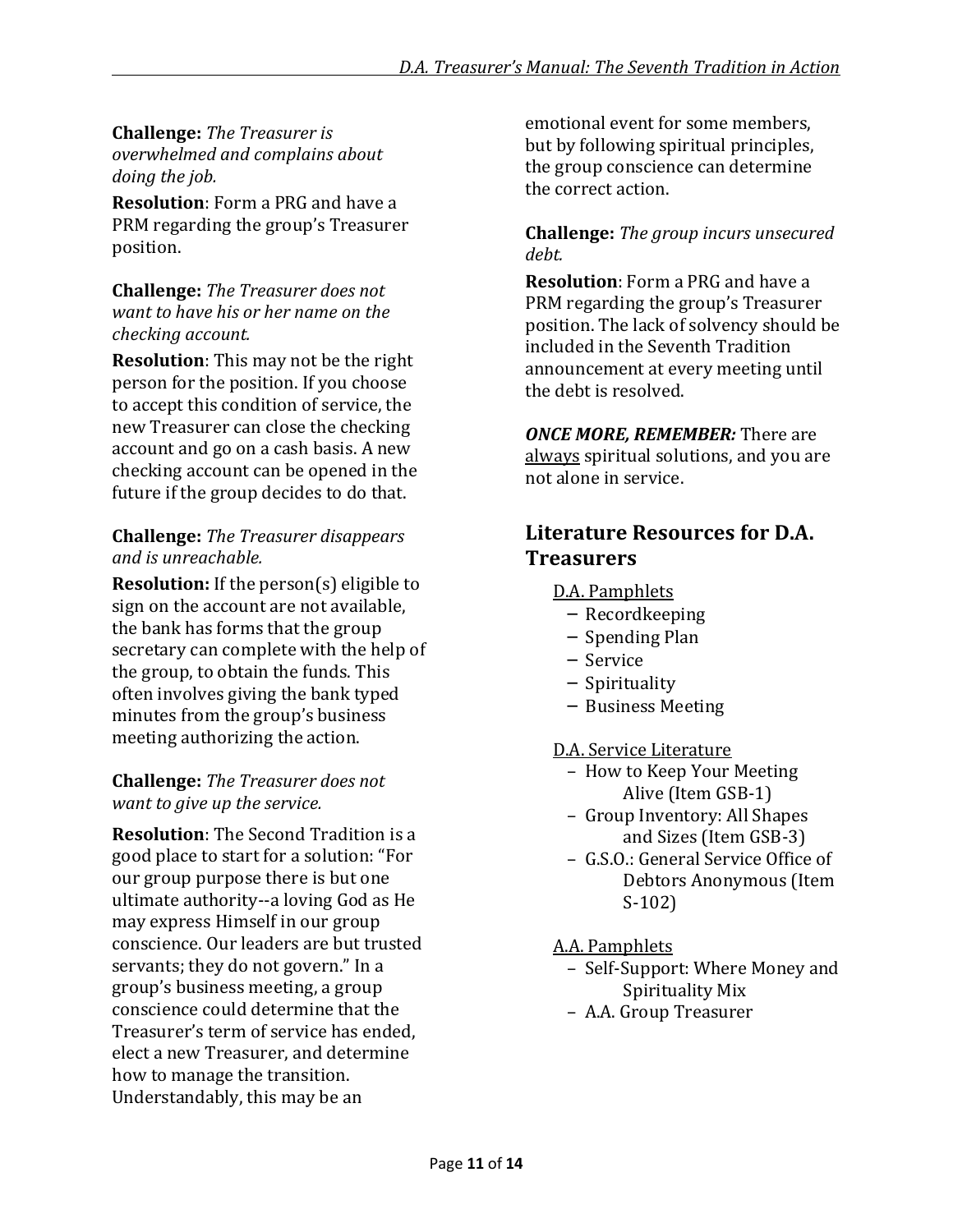## **Frequently Asked Questions**

#### **What is the requirement to be the Treasurer of a D.A. group?**

Each group establishes its own requirements. Many have found that six months or a year of not incurring new unsecured debt and having had at least four Pressure Relief Meetings is a good guideline for the group Treasurer position.

#### **Does each D.A. group have to get a tax I.D. number to open a checking account?**

In the United States the Internal Revenue Service requires a group to get an Employer Identification Number (EIN) (also called a tax I.D. number) before it can open a checking account. This is a quick and easy process. See "Opening a Group Checking Account" for more information.

#### **Can registered D.A. groups use the EIN and tax-exempt status of D.A. to open checking accounts so they do not have to incorporate as nonprofit organizations?**

Debtors Anonymous General Service Board, Inc. does not provide the corporation's  $501(c)(3)$  tax-exempt status to individual D.A. groups. A group does not need to incorporate as a non-profit in order to open a checking account. See "Opening a Group Checking Account" for more information on how to obtain an employer identification number (EIN) and open a group checking account.

#### **What are appropriate reimbursements for group expenses?**

There may be times when a group member, other than the Treasurer, spends money on behalf of the group, for example to make copies of a flier for the group, or to reserve a meeting hall for a special event. It is important to give the trusted servant a clear guideline on how much has been planned for the expense and the maximum amount the group will reimburse.

It is also recommended that the group provide the funds in advance to the trusted servant who will procure goods or services so that the group does not become indebted to any member. If for some reason an exact amount cannot be determined beforehand, a contingency amount should be provided to the trusted servant so that no out of pocket expense is incurred.

#### **Can a group have too much money?**

After the group's needs are met, including GSR travel and the prudent reserve, it is suggested that groups contribute the balance remaining to the General Service Office, the local Intergroup, and the GSR Area Group. See the "Suggested Contributions" and sample Treasurer's Report sections for more information.

#### **What can I do if my group is debting?**

Groups which do not collect enough to pay their rent or other basic expenses may be debting or on the road to debting. Bringing the issue up at a business meeting is one place to start to address this issue at the group level. Some groups have found it helpful to study the Seventh Tradition of A.A. in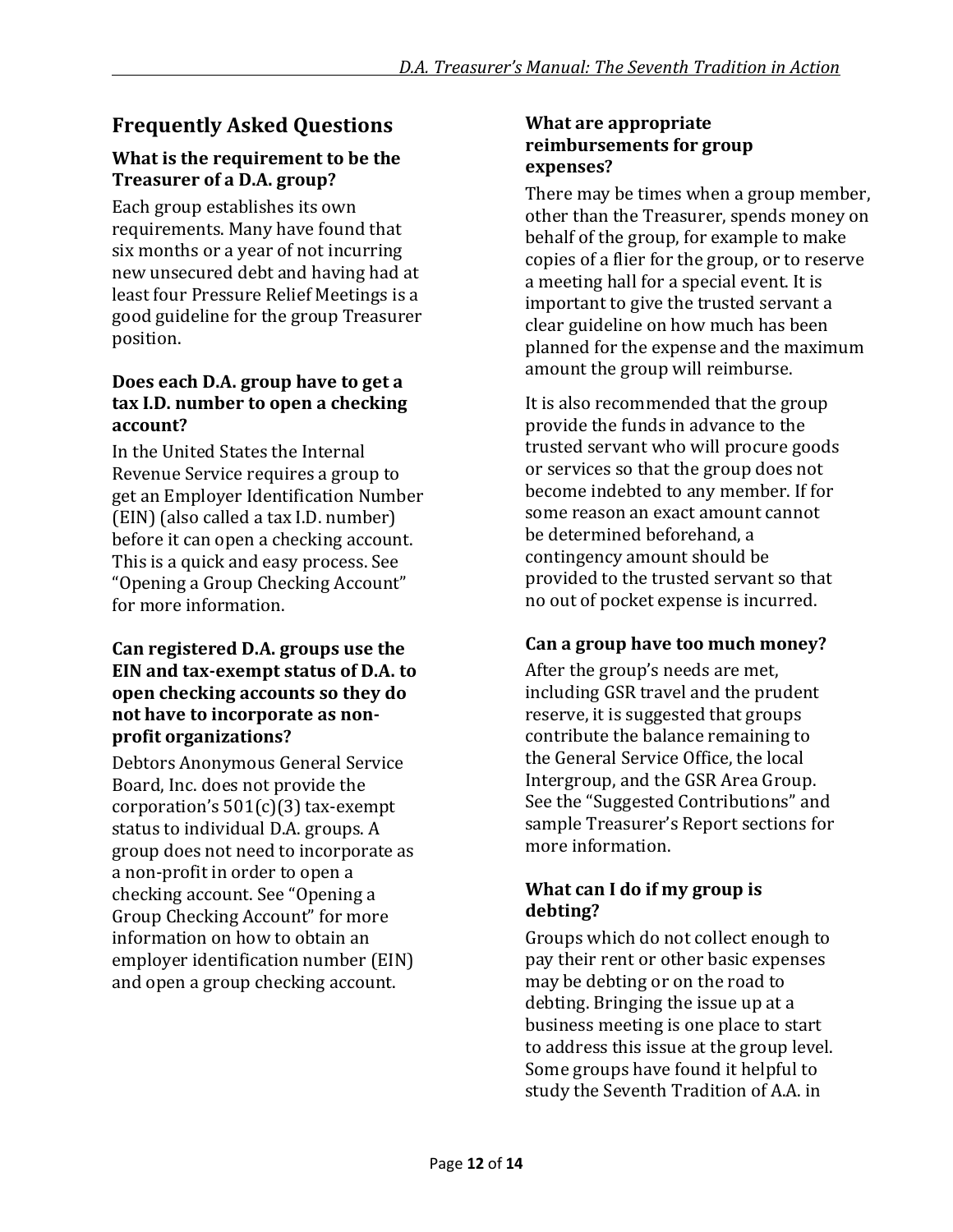the 12 Steps and 12 Traditions of Alcoholics Anonymous. Others have found that taking a group inventory and suggesting a higher contribution from members has been another way to break the cycle. Still other groups have moved the meeting to a venue that they could afford.

#### **Can our group use online Bill Pay to send contributions to the GSO?**

See section earlier in document titled "Online Bill Pay."

#### **How can international groups make contributions to the GSO and purchase literature?**

Currently, for Seventh Tradition contributions and literature orders from groups outside the United States, we require payment through: a) check in U.S. dollars drawn on a U.S. bank; or b) an international money order or bank draft. In many countries the

national post office/service sells international money orders, as do various commercial services.

Shipping costs for literature orders to Canada and other non-U.S. countries depend upon the total weight of the order and the country to which it will be shipped. Please send an email to the General Service Office (office@debtorsanonymous.org ) indicating the specific items and quantities you wish to order. The office will respond within three business days with details on shipping options and costs.

*REMEMBER:* The Treasurer position is one of great importance for every D.A. group. However, the Treasurer does not have to do this service alone. This manual, the D.A. Traditions, the Assistant Treasurer, and other group members can all offer help, insight, and support.



*This is D.A. Service Material, developed from the shared experience of D.A. members throughout the worldwide Fellowship. It also reflects the guidance of the Twelve Traditions, the General Service Board, and the General Service Office. In keeping with our Tradition of Autonomy except in matters affecting other groups or D.A. as a whole, most decisions are made by the group conscience of the members involved. The purpose of Service Material is to assist in reaching an informed group conscience. Since Service Material reflects the current and everdeveloping conscience of our Fellowship as a whole, it does not undergo the usual conference-approval process, but may be updated periodically under the auspices of the General Service Board to reflect current Fellowship experience. Service Material may be copied.*

Revised by the 2011-2012 and 2012-2013 Resource Development Committees Approved by the General Service Board Oct. 2013